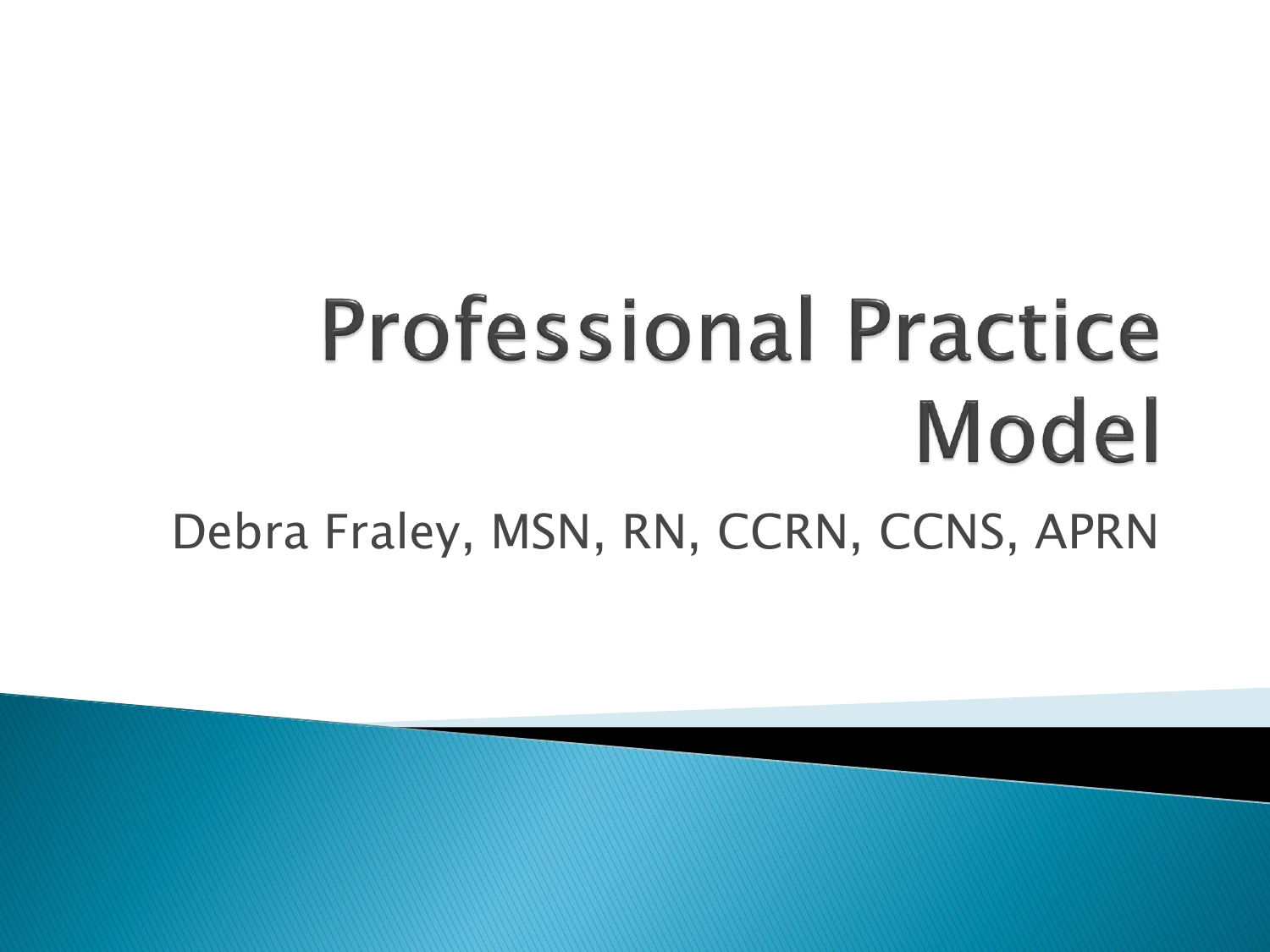#### **Professional Practice Model (PPM)**

- A framework which supports professional nurses
- Defines components of nursing practice in our daily work
- ▶ Helps nurses to understand the every day essentials of nursing knowledge and practice
- Unifies nursing practice throughout the health system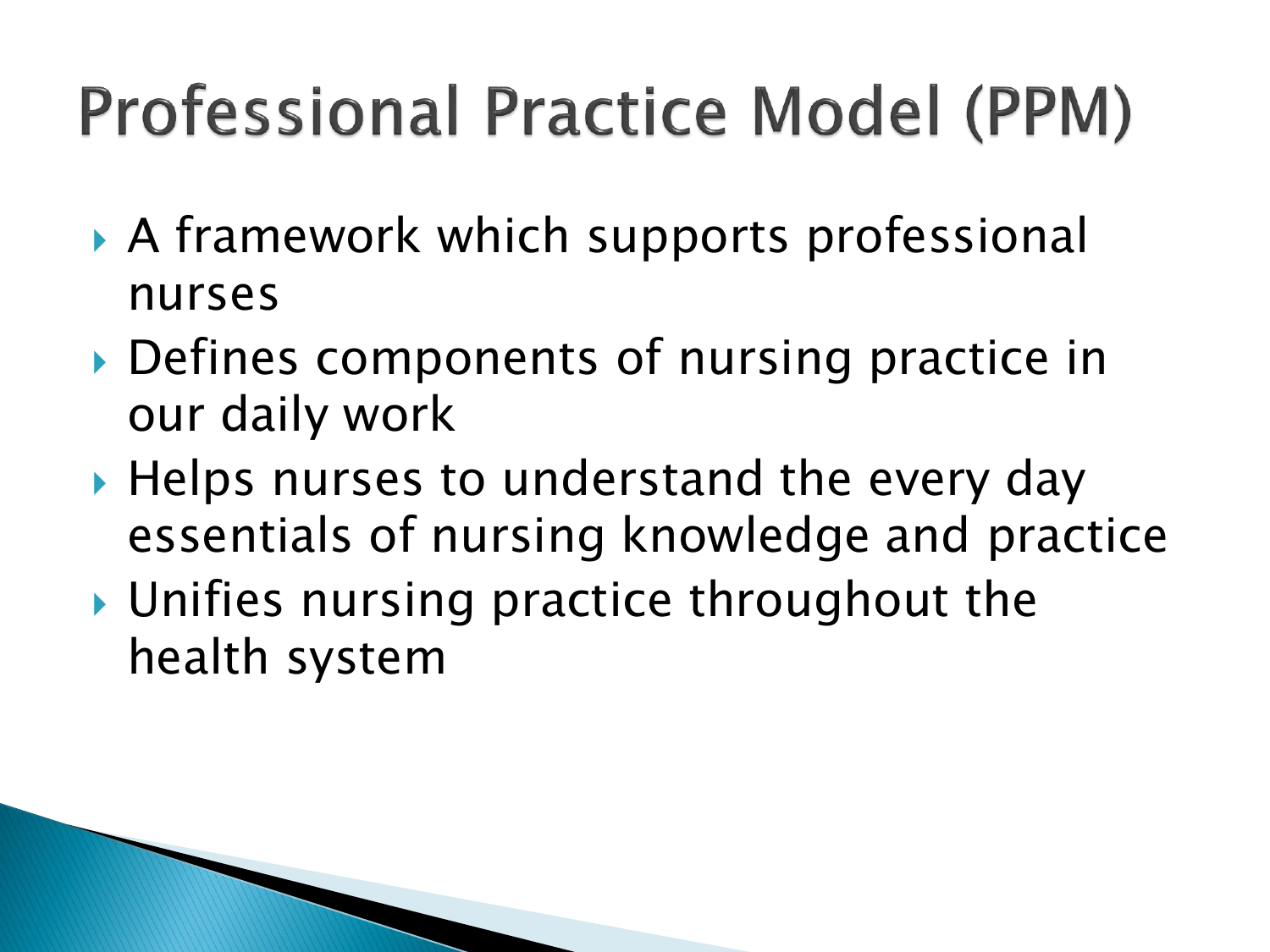## **Professional Practice Model**

- $\triangleright$  Frontline staff assist with creation
- Review the Mission and Values of your organization
- ▶ Select Theory
- Review Standards of Practice
- ▶ Select concepts of Professional Nursing Practice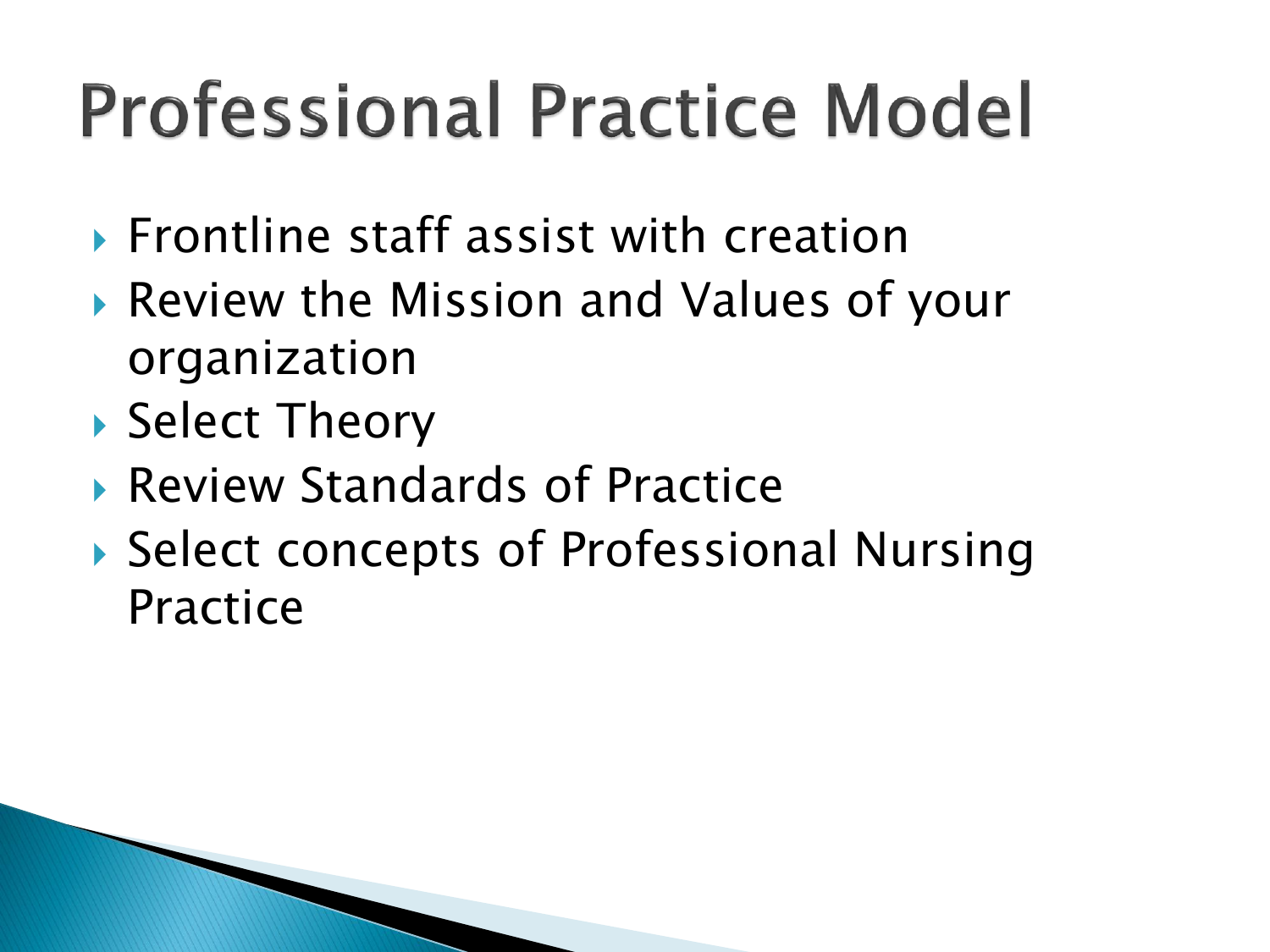# **Selection of Theory for PPM**

- ▶ Holistic approach
- ▶ Encompass all the roles of our nurses
- Represent the needs of our patient population
- ▶ Select theory most in line with Mission, Vision and Values of the organization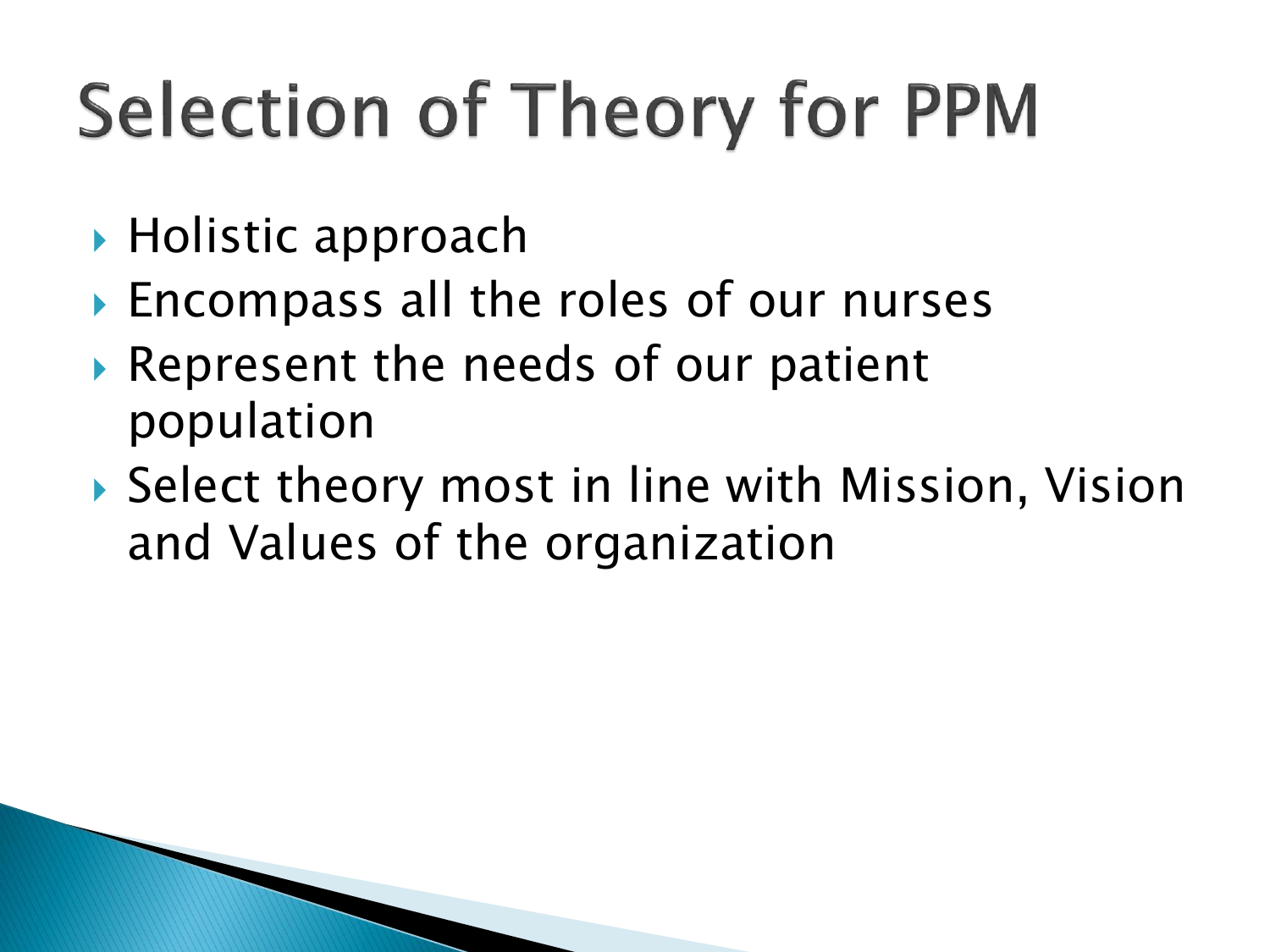# **Components of our PPM**

- ▶ Core Values
	- ANA Standards of Practice/Ethics
	- Texas Board of Nursing-Nurse Practice Act
	- Mission, Vision, Values
	- Philosophy of Nursing
	- Communication
- **Leadership** 
	- Teamwork
	- Visionary
	- Proactive Facilitator
	- Healthy Work Environment
	- Accountable
	- Shared Governance
	- Professional Nursing **Organizations**
- **Practice Excellence** 
	- Research
	- Evidence Based Practice
	- Respect of Human Diversity
	- Life long Learner
	- Professional Practice Evaluation
- ▶ Professional Collaboration
	- Plan of Care
	- Interdisciplinary Engagement
	- Consultation
	- Continuity of Care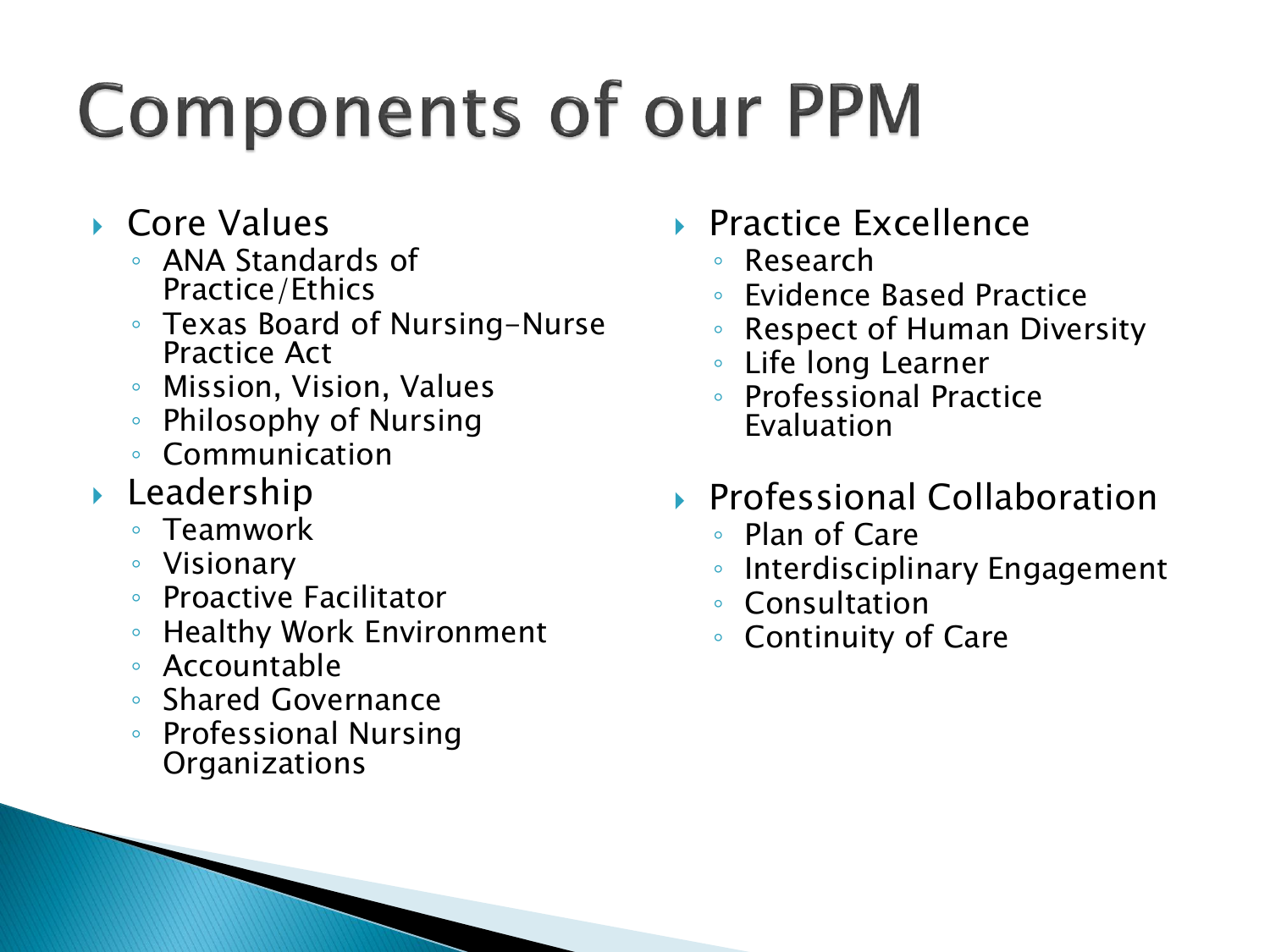### **Barriers to use of PPM**

- ▶ Understanding the theory of Modeling and Role Modeling
- $\blacktriangleright$  How to use theory in practice
- ▶ How to use the PPM in practice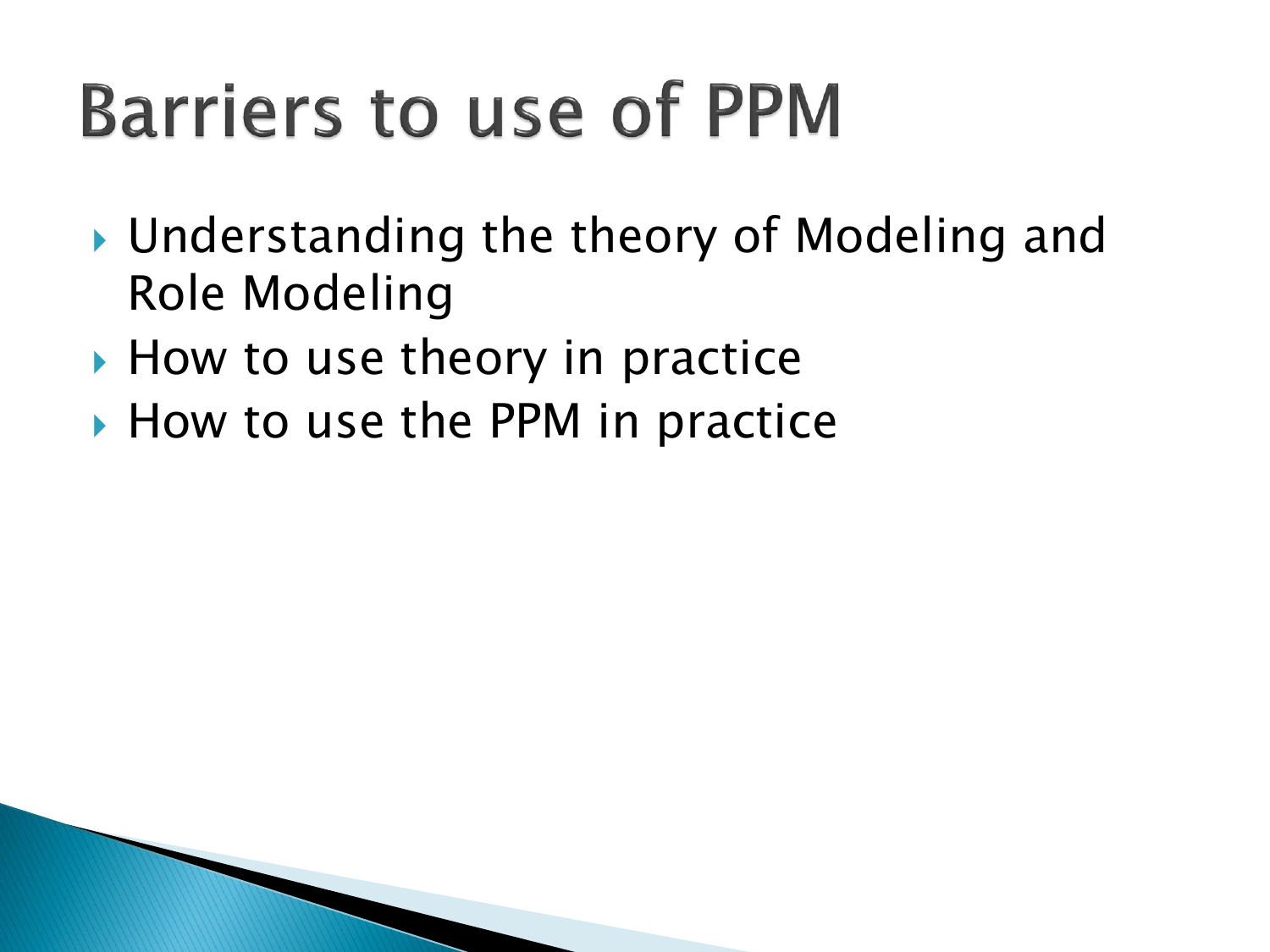## **Strategies for adoption of PPM**

- $\triangleright$  Frontline staff assist with creation and promotion of PPM
- ▶ Case studies using Modeling and Role Modeling
- ▶ Incorporate model into Clinical Advancement Program
- ▶ Presentation of PPM to management and staff
- **▶ Graphics**
- Posters in units
- Crosswalk with orientation mile markers and Professional Practice self-reflection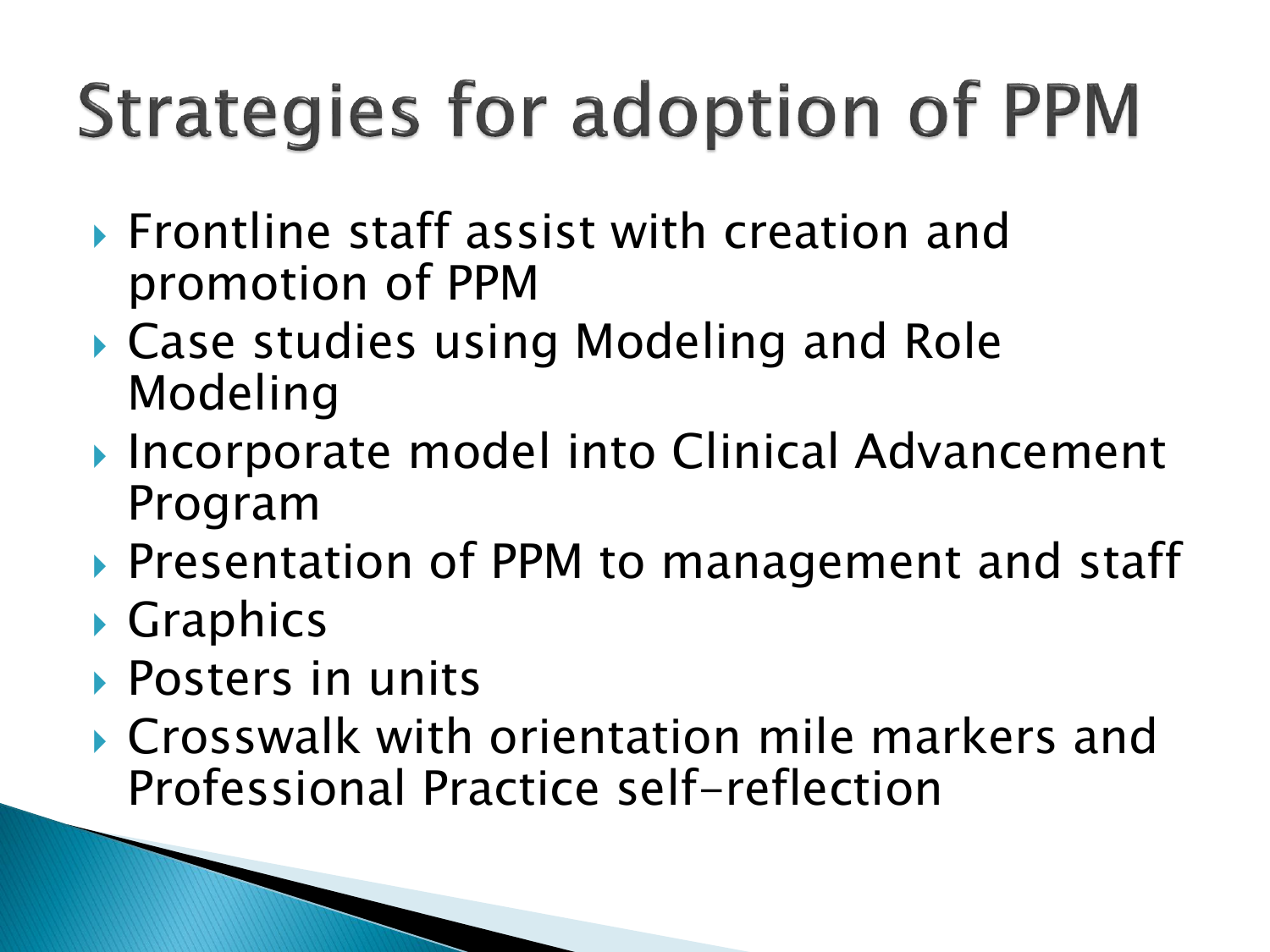